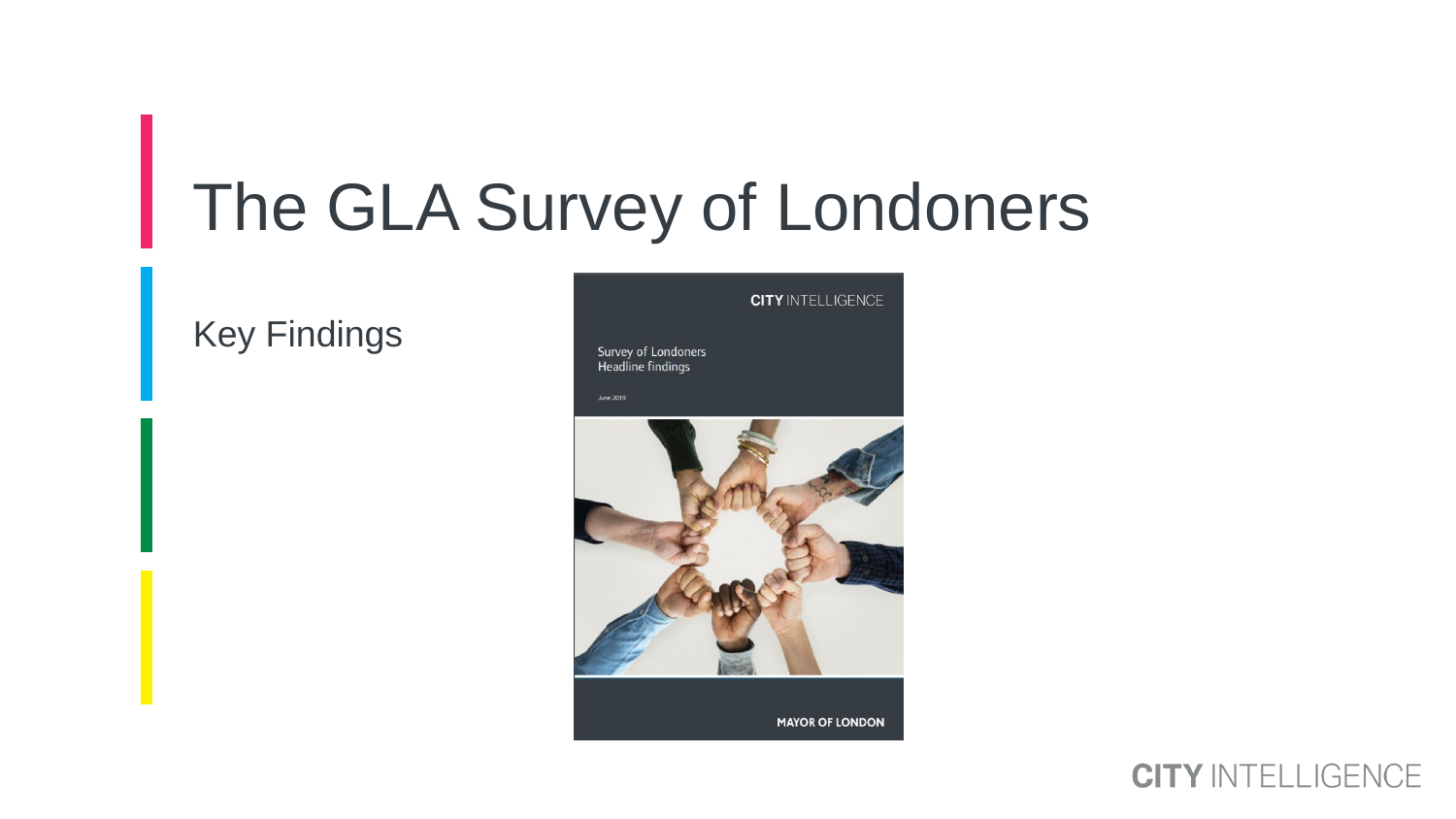# What is The Survey of Londoners?

- GLA has been developing a **Social Evidence Base** for London
- This is to fill evidence gaps in areas important to the Mayor such such as social integration, economic fairness and food security
- Part of this Social Evidence Base is The Survey of Londoners which collected data from 6,601 Londoners across the whole city and is being used for making policy in these areas
- The full report is available on the London Datastore: <https://data.london.gov.uk/dataset/survey-of-londoners-headline-findings>
- This presentation provides a few key findings from the Survey

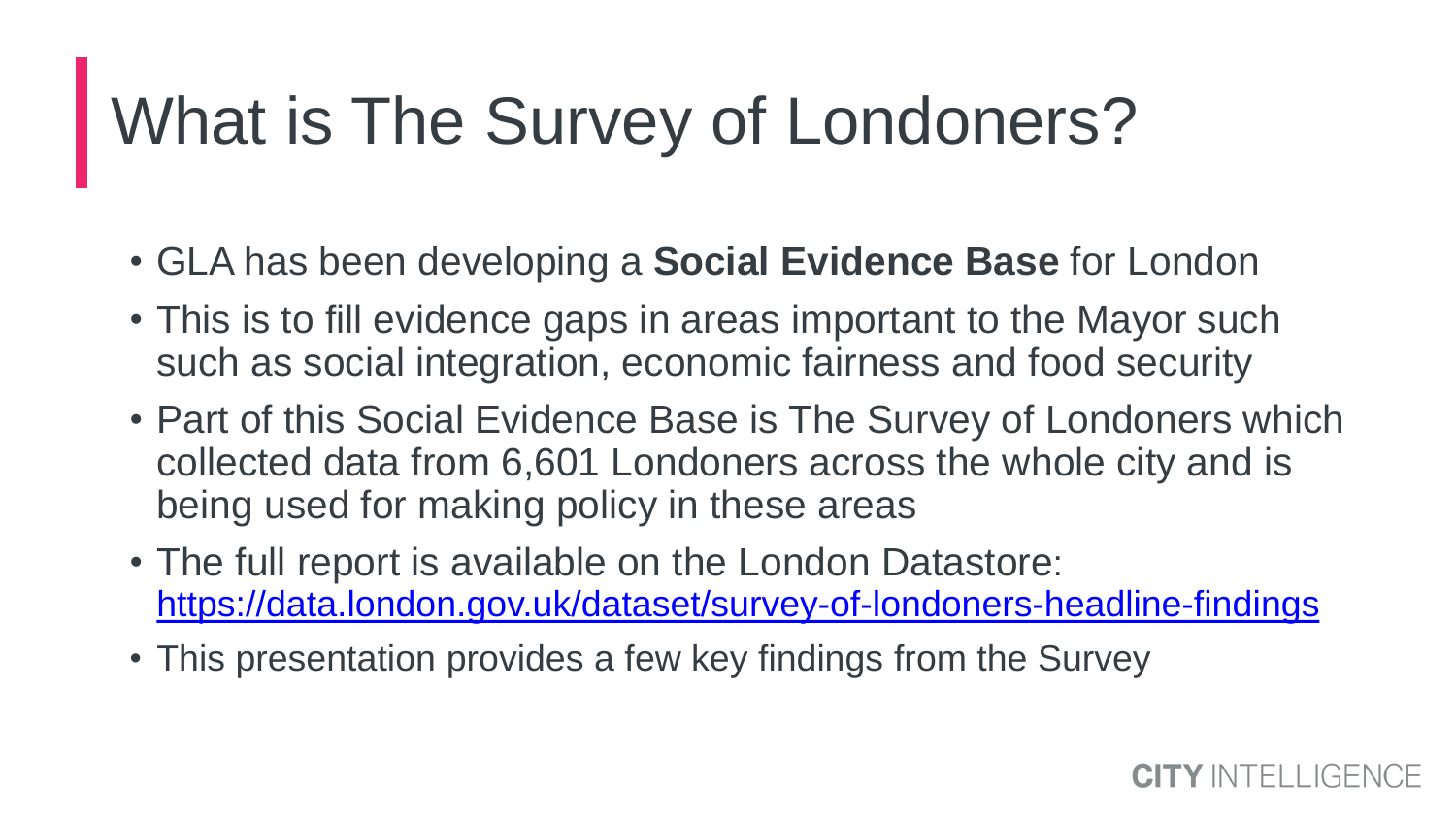## **The Survey of Londoners: Belonging -** most Londoners feel they belong to London and their local area

#### Belonging to London is higher among Londoners from a **Black or Asian ethnic background**

% of Londoners expressing "very" or "fairly strong" sense of belonging to London and their Local Area

Belonging to London **Belonging to Local Area** 



Belonging to London is lower in some London Assembly areas which have stronger links with their surrounding areas outside the city including 'Havering and Redbridge' and 'Croydon and Sutton'



TY INTELLIGENCE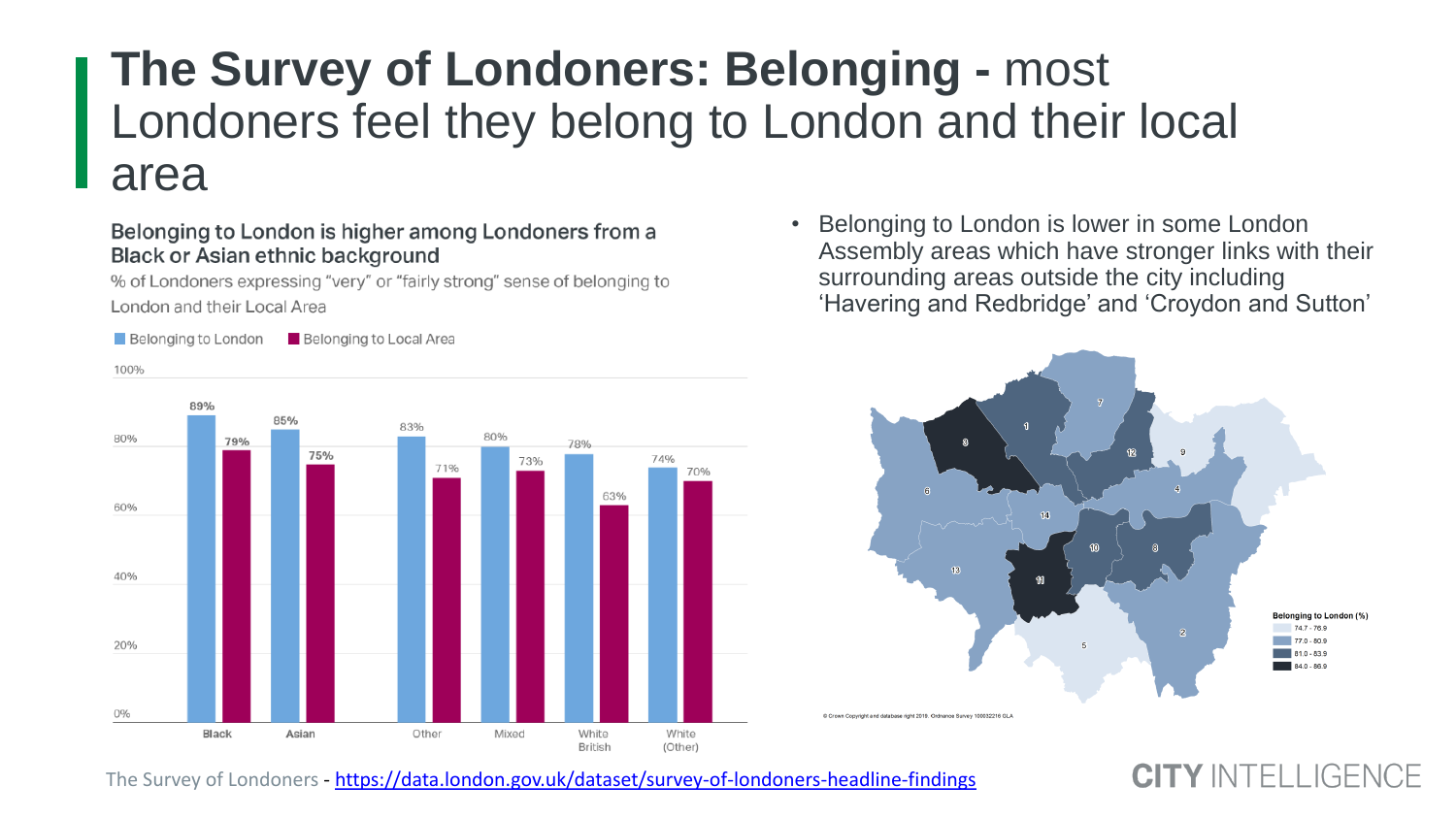## **The Survey of Londoners: Wellbeing –** sixty per cent of Londoners report high personal well-being and this is related to deprivation

#### Fewer Londoners living in the most deprived neighbourhoods report high personal well-being

% of Londoners reporting high or very high levels of personal well-being



The Survey of Londoners - <https://data.london.gov.uk/dataset/survey-of-londoners-headline-findings>

 $\vdash$ l I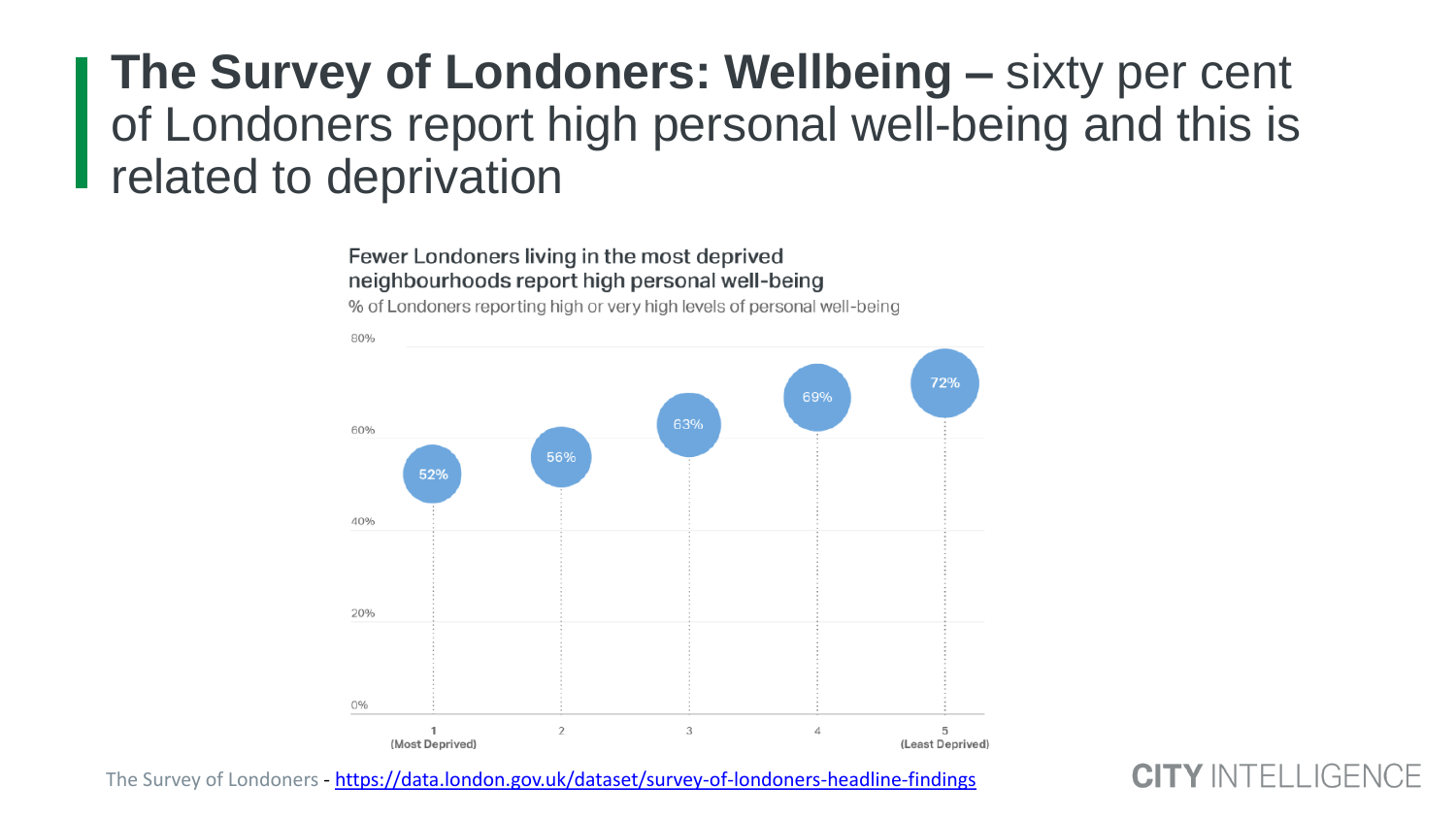## **The Survey of Londoners: Social Isolation & Loneliness -** more than a quarter of Londoners are socially isolated

The young are more likely to be lonely and socially isolated



% of Loneliness and Social Isolation by Age

The Survey of Londoners - <https://data.london.gov.uk/dataset/survey-of-londoners-headline-findings>

TY INTELLIGENCE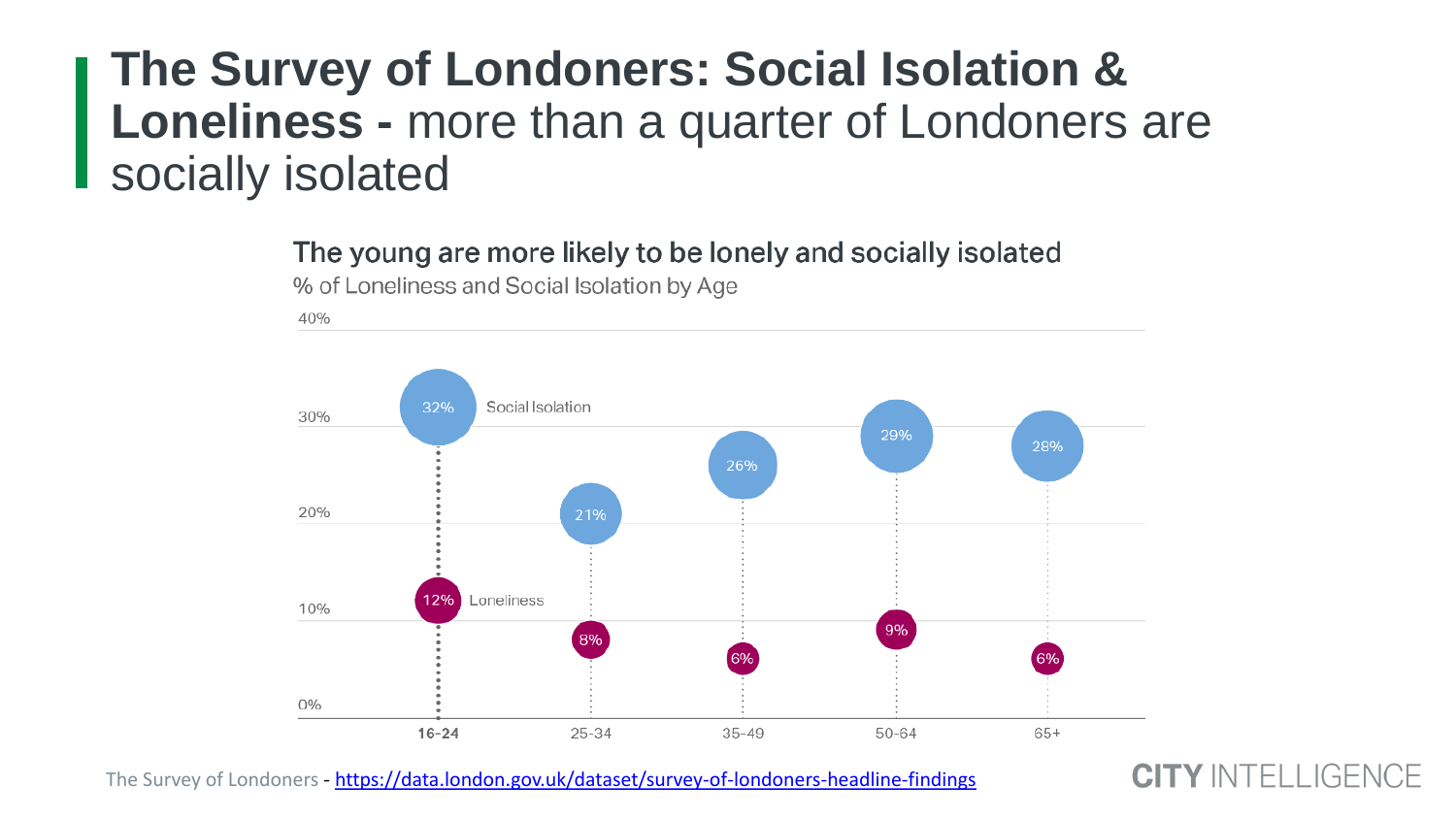## **The Survey of Londoners: Social Mixing – Londoners** are more likely to mix socially with people from a different ethnicity than with Londoners from a different social class

#### Diversity among acquaintances

Outside close friends, how many Londoners say that they have positive, frequent social contact with colleagues/neighbours and others who are...



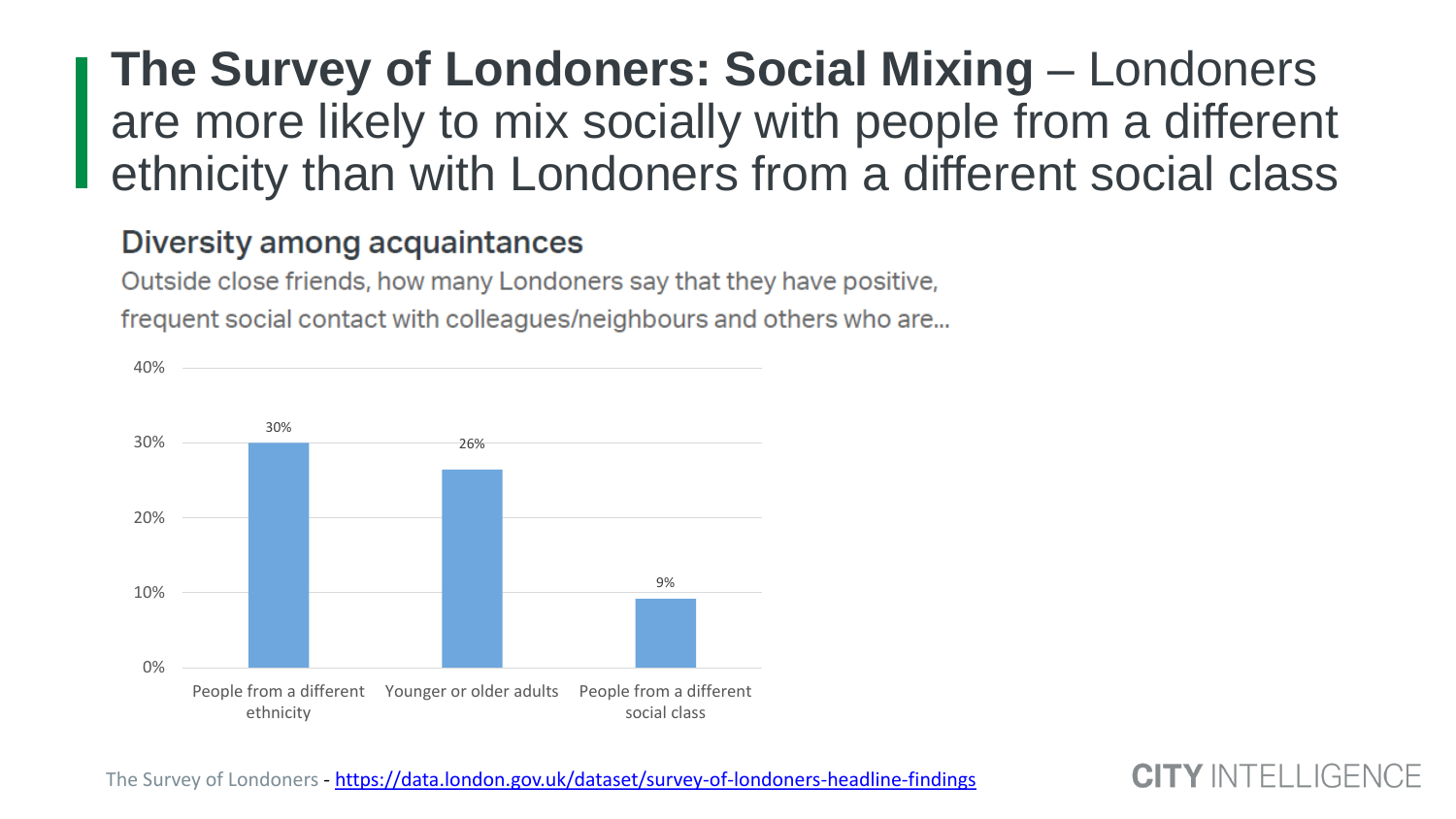## **The Survey of Londoners: Social Participation –** twenty eight per cent of Londoners' have undertaken formal volunteering in the past year

#### Active citizenship and shared experiences

% of Londoners participating



- Civic participation and formal and informal volunteering are associated with more diverse relationships
- Formal volunteering and registering to vote is associated with belonging to London. Civic action and informal volunteering is associated with belonging to local area

TY INTELL IGENCE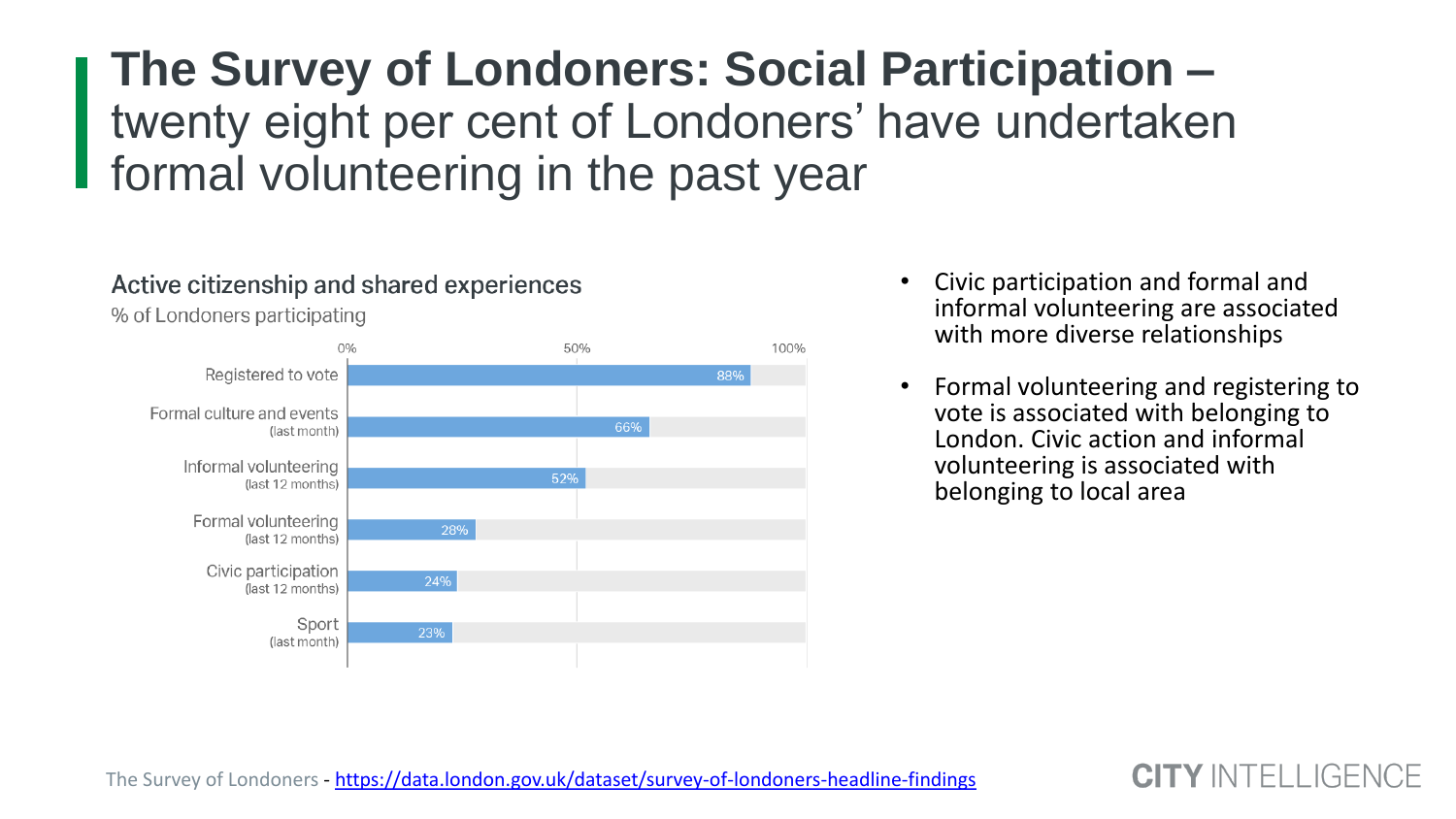## **The Survey of Londoners: Unfair treatment -** A third of Londoners say they have been treated unfairly in the last year by …



- Twenty-eight per cent of Asian and 26% of Black Londoners reported unfair treatment by ethnicity
- Women are more likely than men to report unfair treatment by gender (18 per cent versus 4 per cent)
- Young Londoners aged 16-24 are twice as likely to report unfair treatment by age as the average for all age groups
- One in four Muslim and Jewish Londoners were treated unfairly because of their religion
- Over one third of LGBT+ Londoners were treated unfairly because of their sexual orientation (37%)

#### TY INTELLIGENCE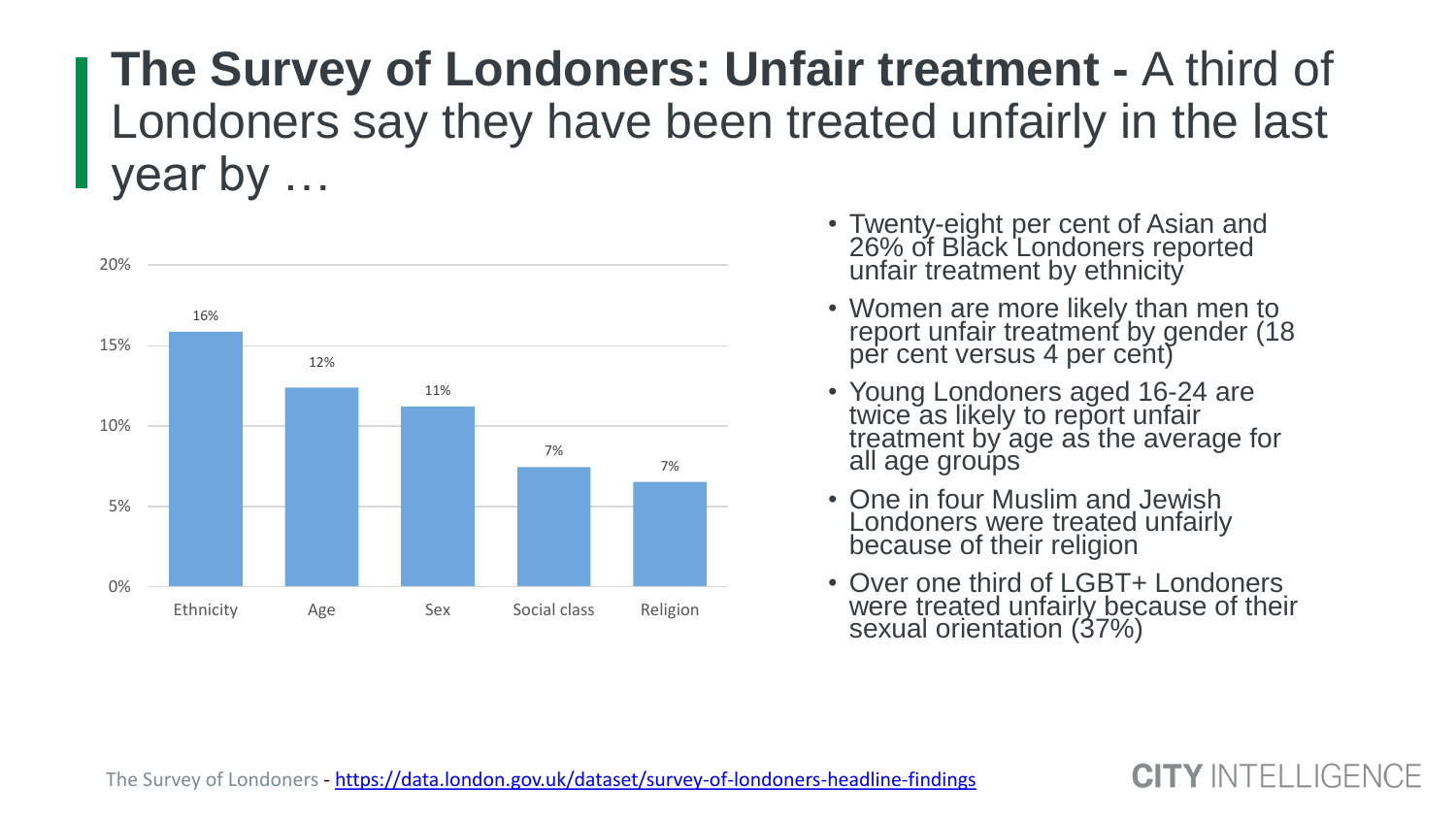# **The Survey of Londoners: Food security:** 1.5m adult Londoners and 400,000 children have **low or very low food security**

#### **Adult Food Security**

Around one in five (21 per cent) adults in London have low or very low food security, which is around 1.5 million adults.



#### The groups in London whose children are most likely to live in 'low food security'

% of parents whose children live in low or very low food security



**CITY INTELLIGENCE**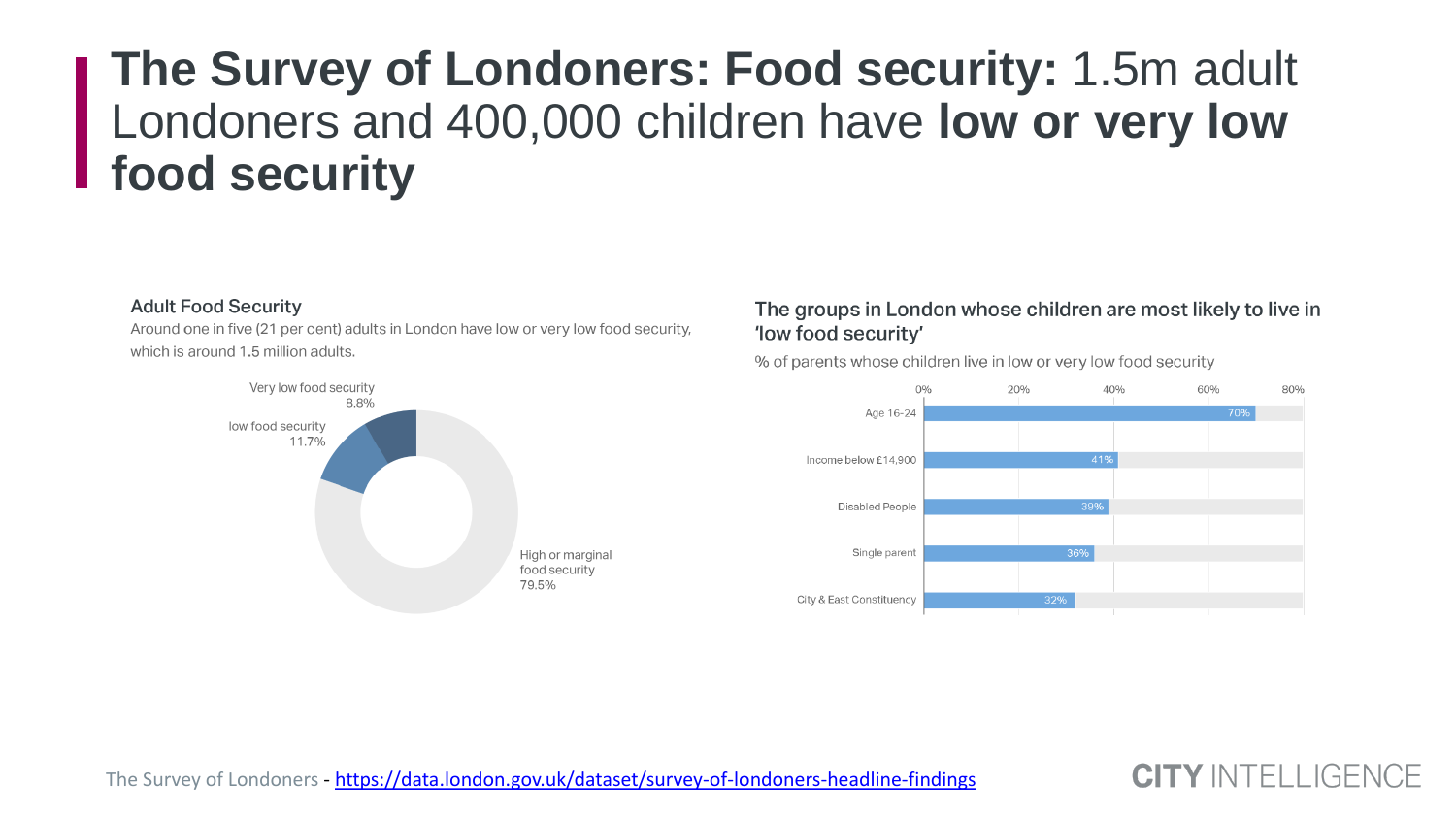**The Survey of Londoners: Debt -** Nearly 40 per cent of Londoners owe money on consumer credit, and of these, 24 per cent find keeping up with repayments a heavy burden



Keeping up with debt obligations is a heavy burden to around one quarter of Londoners who owe money



% of Londoners who feel debt obligations are a burden

# @ Crown Copyright and database right 2019. Ordnance Survey 100032216 GLA

The Survey of Londoners - <https://data.london.gov.uk/dataset/survey-of-londoners-headline-findings>

#### **CITY INTELLIGENCE**

Owes money on loan/credit (%)  $30.8 - 32.2$  $32.3 - 34.2$  $34.3 - 37.6$  $37.7 - 41.0$ 

 $411.427$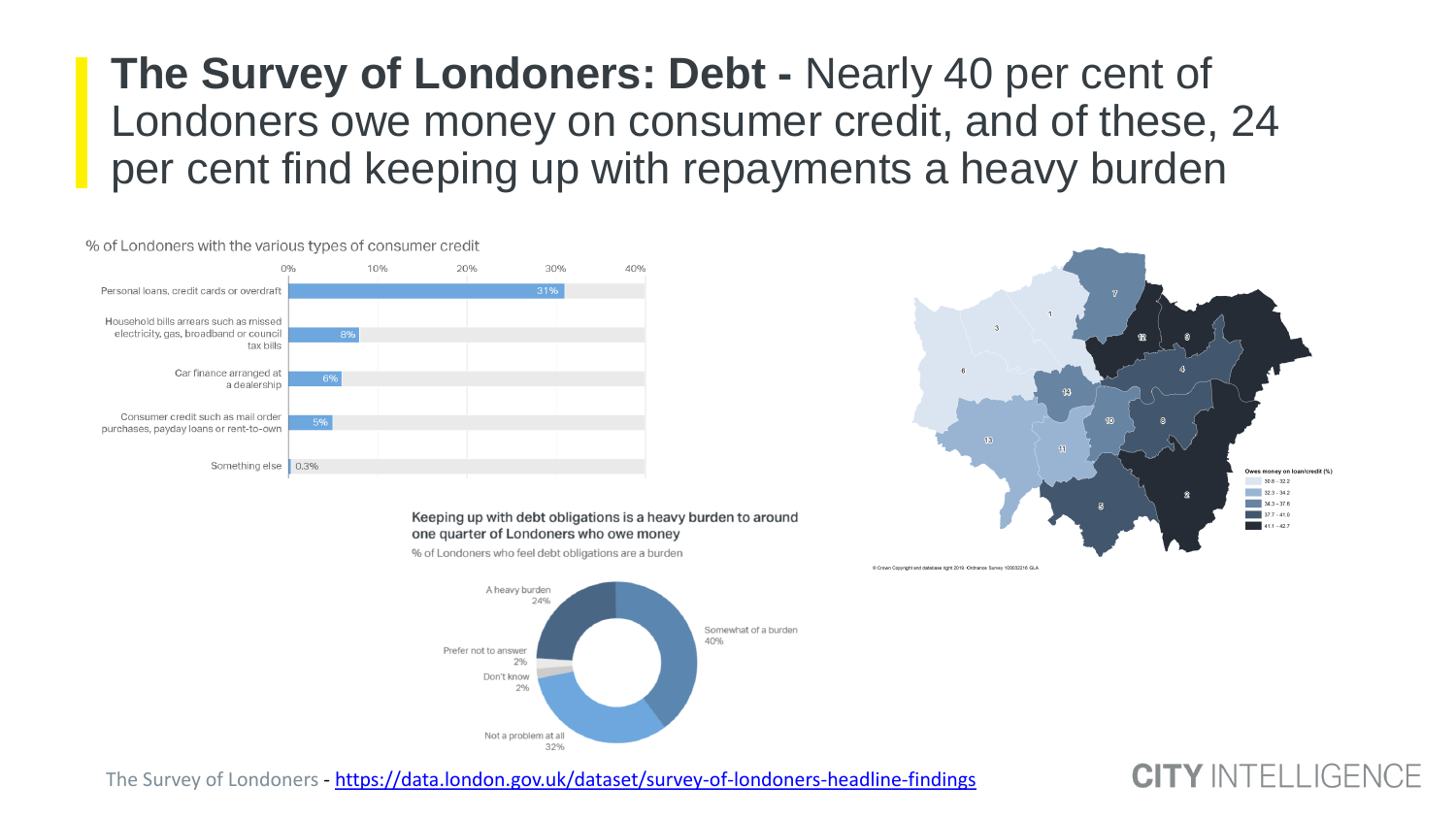**The Survey of Londoners: Fuel Poverty -** One in eight Londoners say they are not able to keep their home warm enough in winter



The Survey of Londoners - <https://data.london.gov.uk/dataset/survey-of-londoners-headline-findings>

**CITY INTELLIGENCE**